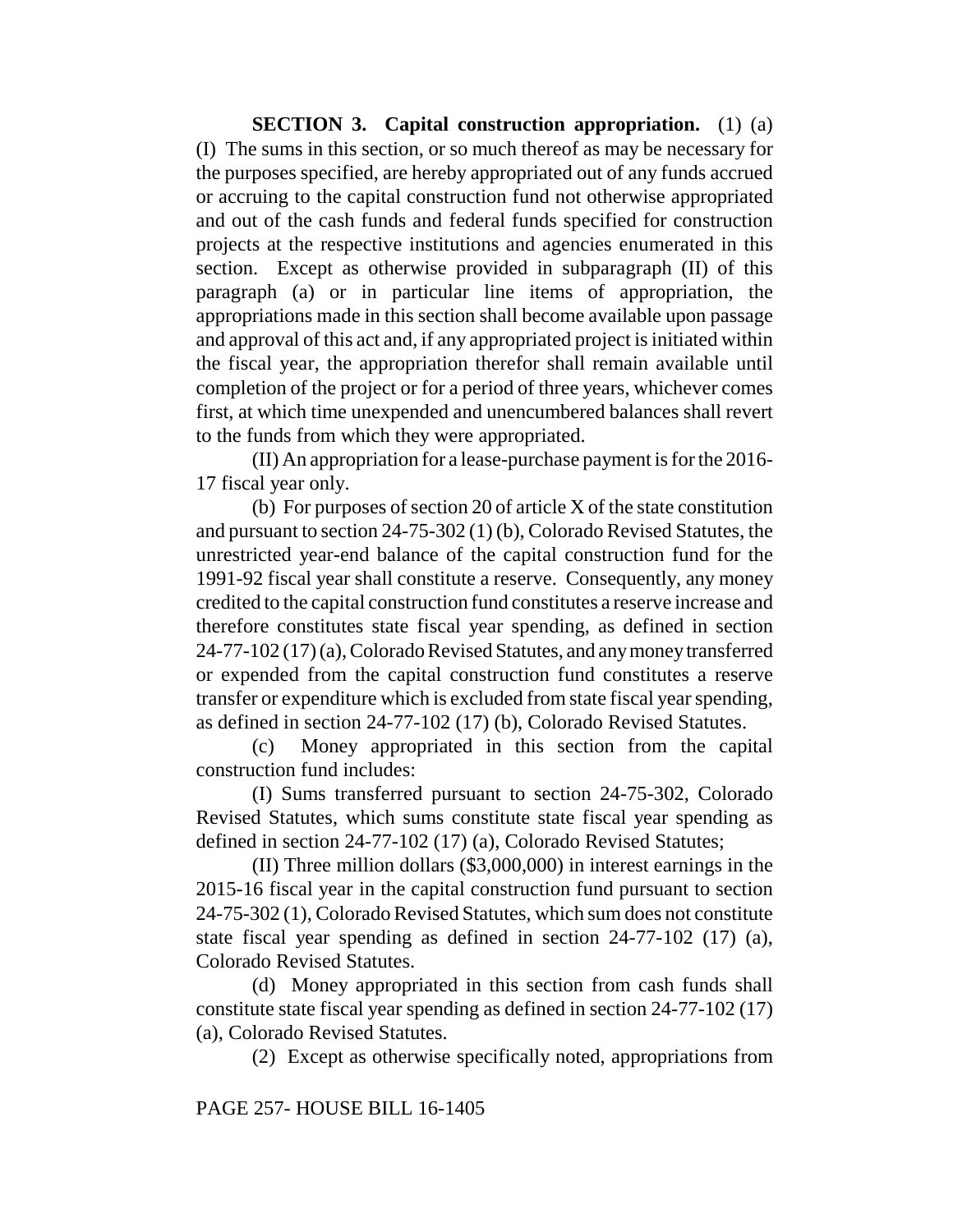state funds shall be reduced by the amount of any funds received from federal, local, private, or other state sources and not appropriated in this act. This restriction shall not apply to any funds received by a state agency or institution of higher education or the council on the arts from any state or nonstate source for use in the art in public places program.

(3) Operating and maintenance costs shall be a major consideration in the design and construction of any project involving renovation.

(4) A construction project for which the lowest bid is in excess of the appropriation shall be redesigned to conform to the appropriation and may be commenced if approved under the procedures set forth in this subsection (4). The agency shall submit the redesigned project to the state buildings division of the department of personnel or, for higher education projects, to the Colorado commission on higher education, which shall assure that the redesigned project meets the program needs of the agency and the necessary quality of the building. The state buildings division and the Colorado commission on higher education shall report all such analyses to the joint budget committee and to the capital development committee on a regular basis. If the redesigned project is approved by the state buildings division or the Colorado commission on higher education, the project may commence. If the redesigned project is not approved, it shall not be commenced until further action is taken by the general assembly to reauthorize the project.

(5) Expenditures of funds appropriated for capital construction shall be in accord with section 17-24-111, Colorado Revised Statutes, which requires institutions, agencies, and departments to purchase such goods and services as are produced by the division of correctional industries from said division.

(6) **Definitions.** As used in this section:

(a) "Physical planning" includes all fees for survey and site investigation and architectural and engineering services, but no contract for architectural/engineering services shall commit the state to physical planning expenses greater than those which are provided in the appropriation. No funds appropriated for any other purpose shall be expended for physical planning.

(b) "Program plan" or "program planning" relates to a specific project or facility and shall include, but is not limited to, an inventory of amounts and types of space currently available; an analysis of amounts, types, and relative locations of space required for current programs as determined by use of accepted state space standards; an analysis of

## PAGE 258- HOUSE BILL 16-1405